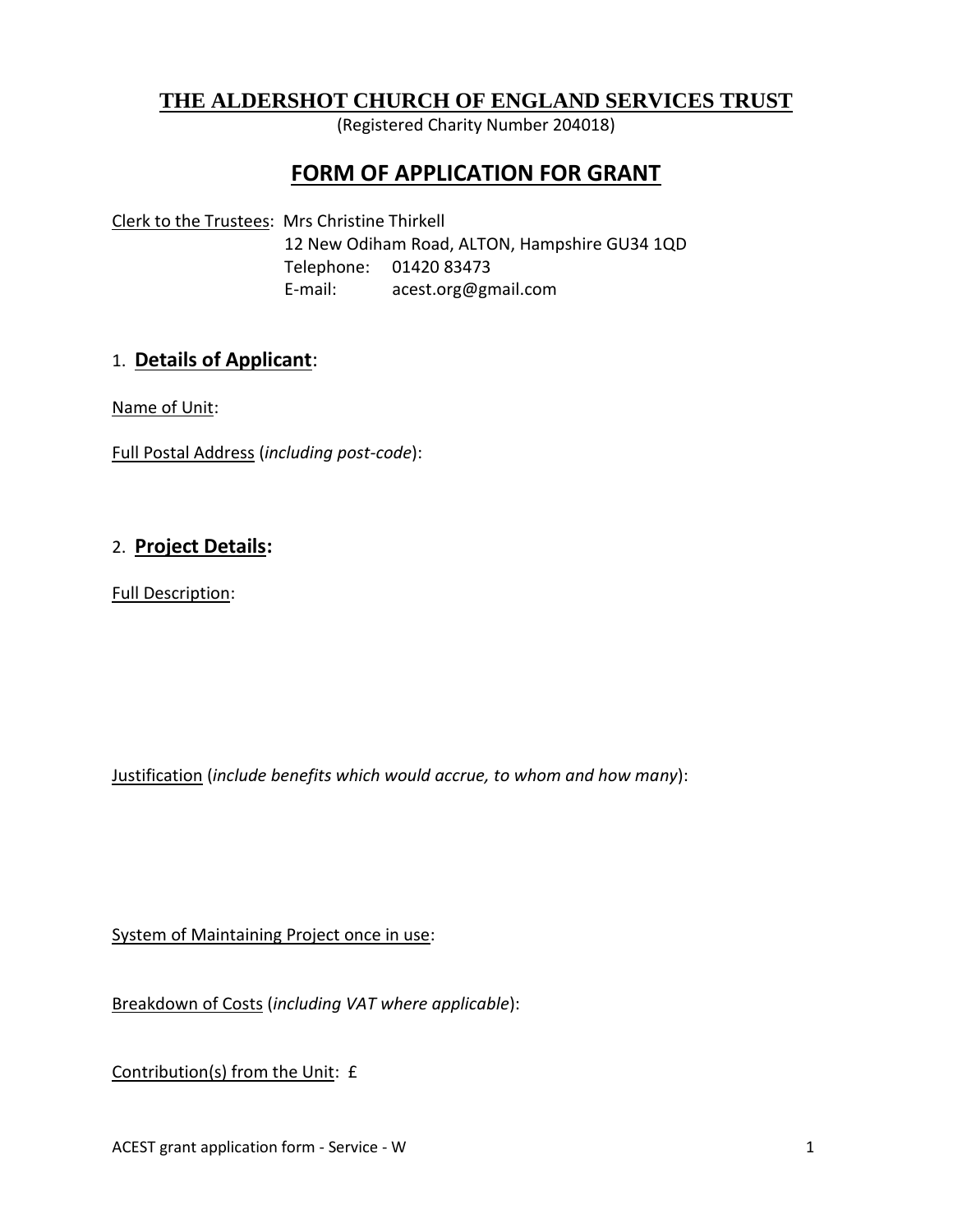Contribution(s) from Elsewhere (*state sources and amounts*): £

### 3. **Amount of Grant sought from the Aldershot Trust**:  $\qquad \qquad \text{f}$

Please also advise the estimated date which the funds are required  $(d-m-y)$  -  $-$  - 20  $-$  / ASAP

## 4. **Organisation to which Grant should be made payable** (*name and address*):

#### 5. **Certificate**:

I am satisfied that this is a genuine need which appears to fall within the area of benefit and objects of the Aldershot Church of England Services Trust:

|                                                                                                                                                                                                                              | Unit Date-Stamp                       |
|------------------------------------------------------------------------------------------------------------------------------------------------------------------------------------------------------------------------------|---------------------------------------|
|                                                                                                                                                                                                                              |                                       |
|                                                                                                                                                                                                                              |                                       |
| Appointment: __________________________________                                                                                                                                                                              |                                       |
| 6. Endorsement by Local Anglican Chaplain:<br>Please comment as fully as possible regarding the project and the area of benefit<br>Please note that if this comment is missing, the application will be rejected<br>Remarks: |                                       |
|                                                                                                                                                                                                                              |                                       |
|                                                                                                                                                                                                                              |                                       |
| Appointment: _______________________________                                                                                                                                                                                 | Civ Tel No: _________________________ |
|                                                                                                                                                                                                                              |                                       |